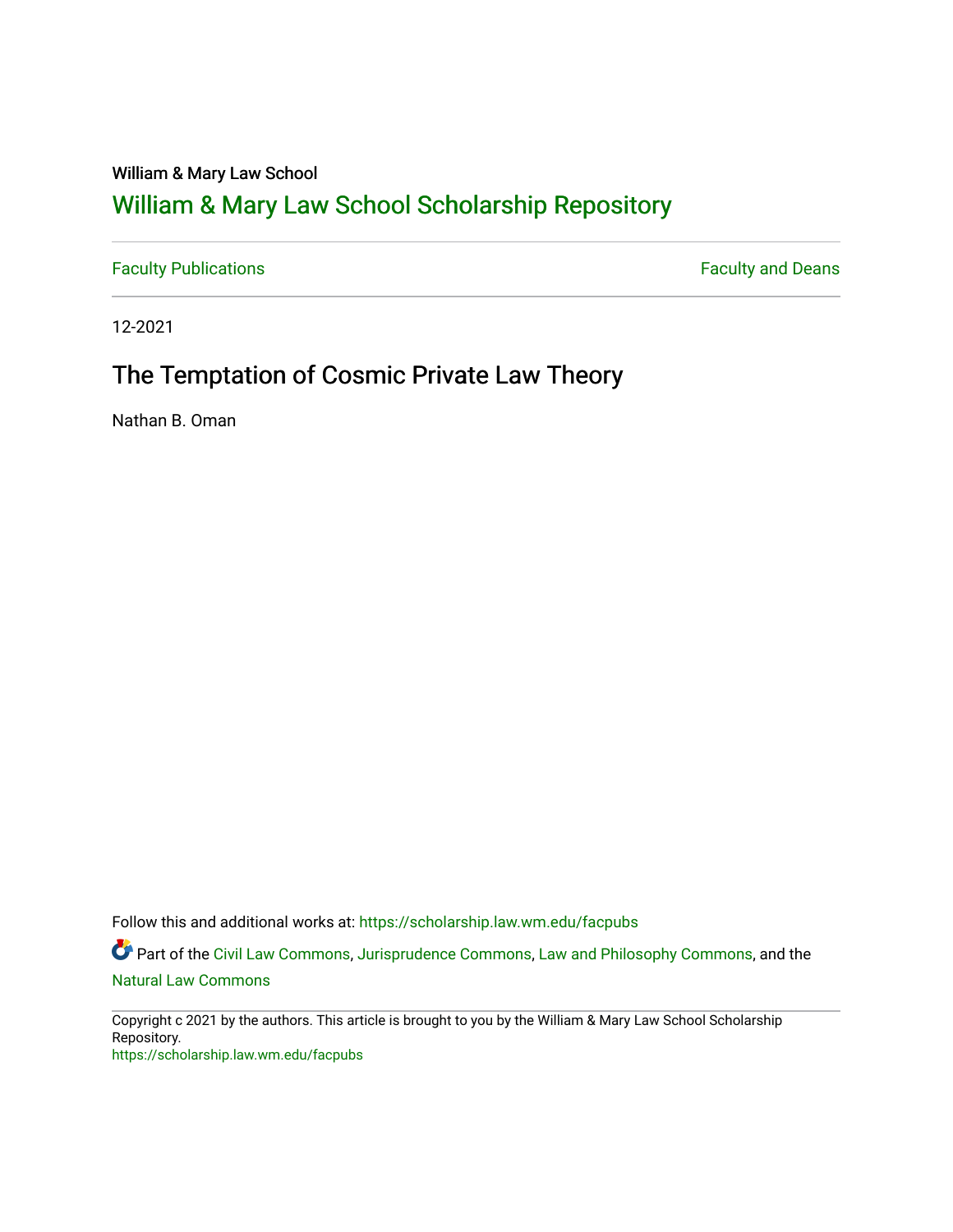## Review Essay

## The Temptation of Cosmic Private Law Theory

### Nathan B. Oman\*

Nicholas J. McBride, The Humanity of Private Law, Part I: Explanation Oxford: Hart Publishing, 2019

#### Nicholas J. McBride, The Humanity of Private Law, Part II: Evaluation Oxford: Hart Publishing, 2020

It's a heady time to be a theorist of private law. After decades of vague post-Realist functionalism or reductive economic theories, the latest generation of private law theorists have provided a proliferation of new philosophies of tort, contract, and property. The result has been a tremendous burst of intellectual creativity. While Kant and Hegel have been dragooned into debates over torts and contracts and even such supposedly wooly headed thinkers as Coke and Blackstone have been rehabilitated, there have been fewer efforts to generate natural law accounts of private law than one might expect, particularly in light of the revival of natural law theory in the wake of John Finnis's publication of *Natural Law and Natural Rights*.<sup>1</sup> To be sure, natural law theorists have turned their attention to private law topics, but until recently there have been few efforts to provide natural law synthesis of private law theory.<sup>2</sup> Nicholas McBride's ambitious two-volume work The Humanity of Private Law offers such a synthesis. These books are a tour de force of scholarship. The Humanity of Private Law combines a deep understanding of legal doctrine, a broad engagement with contemporary private law theory, moments of trenchant social criticism, and a subtle set of philosophical arguments that range well beyond the normal scope of jurisprudence. They are the sort of books that repay close reading and from which one can learn much. They also, however, offer a cautionary tale of the limits of legal theory. The very fecundity and depth of contemporary debates over private law creates a temptation toward what we might call cosmic private law theory. The dangers of this temptation are also on display in The Humanity of Private Law.

<sup>\*</sup> Rollins Professor, William & Mary Law School, USA. Email: nboman@wm.edu.

<sup>&</sup>lt;sup>1</sup> See generally John Finnis, Natural Law and Natural Rights (New York: Oxford University Press, 1980).

<sup>&</sup>lt;sup>2</sup> One possible exception to might be James Gordley, Foundations of Private Law: Property, Tort, Contract, Unjust Enrichment (New York: Oxford University Press, 2007).

V<sup>C</sup> The Author(s) 2021. Published by Oxford University Press on behalf of University of Notre Dame. All rights reserved. For permissions, please email: journals.permissions@oup.com.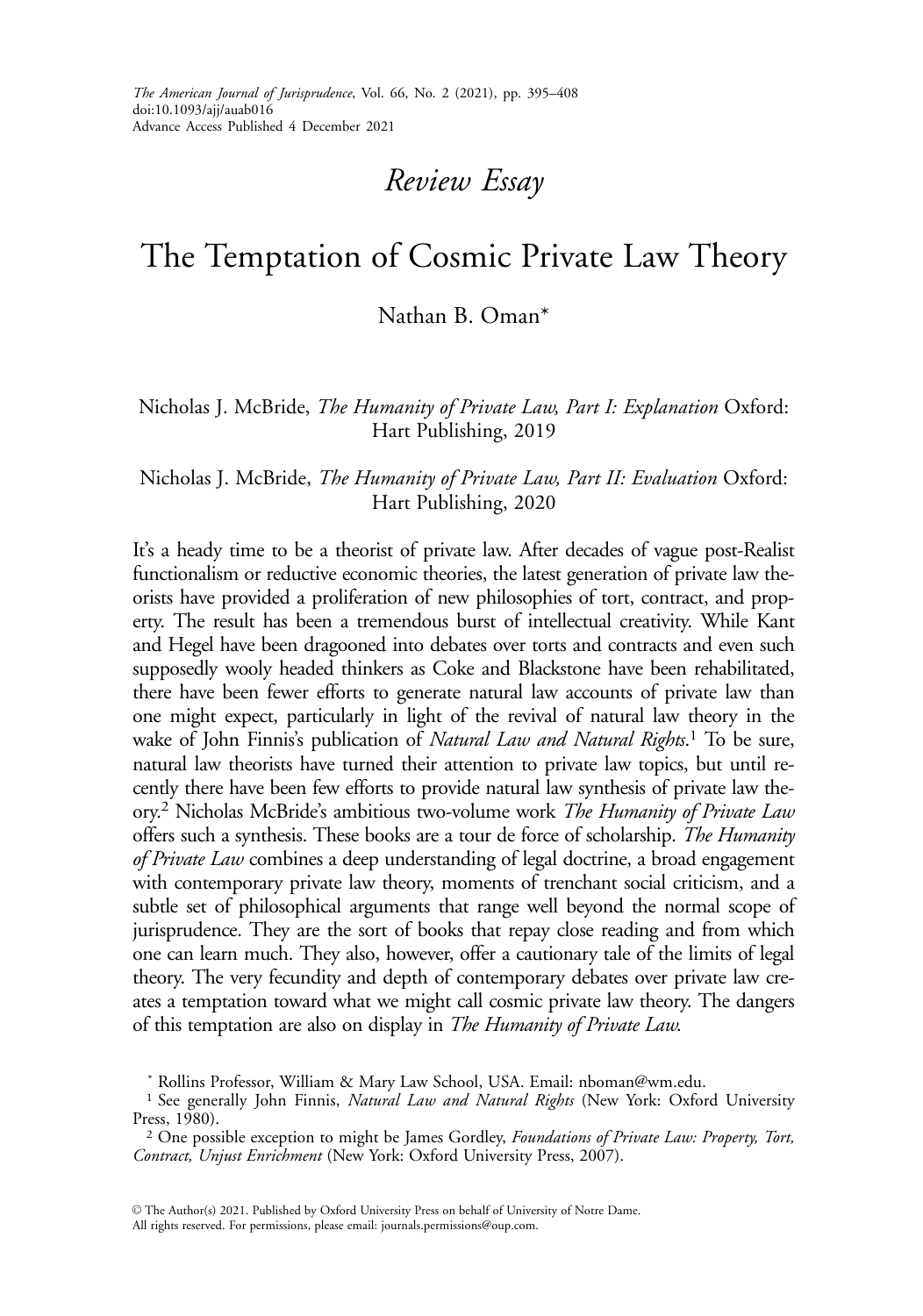### I. The Humanity of Private Law

Nicholas McBride's magnum opus is divided into two volumes.<sup>3</sup> The first volume makes an interpretive argument about the nature of English private law, while the second volume makes a normative argument about what McBride believes English private law should become in the best of all possible worlds. Of the two volumes, the first volume is the most plausible, while the second volume is the most interesting.

McBride begins his interpretive argument by suggesting that English private law presents a series of hard cases in which courts reach normatively unattractive outcomes. The task of the interpretive theorist, he suggests, is to explain why the law might reach such conclusions. For example, in *Nettleship v. Weston*,<sup>4</sup> a student driver caused a car accident and injured her friend. Ultimately, the Court of Appeal held that the defendant had breached the duty of care that she owed to her passenger. That is the duty, according to Lord Denning, "to drive in as good a manner as a driver of skill, experience and care who is sound in wind and limb, who makes no errors of judgment, has good eyesight and hearing, and is free from any infirmity."<sup>5</sup> The problem in the case, according to McBride, is that the defendant, as an inexperienced driver, lacked the capacity to drive in a manner that would comply with this duty. Nevertheless, the law imposed on her liability, liability that, given her understandable level of skill, it was impossible for her to avoid. McBride gives other examples of such unattractive outcomes.<sup>6</sup> Courts have held that the police do not have a duty to come to the assistance of victims of crimes;7 have refused to enforce promises in the absence of consideration, even in some cases where those promises have been relied upon;<sup>8</sup> allowed insurance companies to sue those to whom the companies, through their own negligence, have made mistaken payments;<sup>9</sup> and, held that the victim of a negligently constructed home is only able to sue the builder when the negligent construction actually results in harm to the occupier of the building.<sup>10</sup> The doctrinal reasons for the outcomes in these cases should be clear to anybody with a passing understanding of the law of torts, contracts, and unjust enrichment. But according to McBride, they go against ordinary moral intuitions, the morality of the mythical "man in the Clapham Omnibus."11

McBride next canvases contemporary private law theory, arguing that none of the approaches to private law that are currently popular among legal theorists

<sup>8</sup> Combe v. Combe, [1951] 2 KB 215.<br><sup>9</sup> Kelly v. Solari, (1841) 9 M & W 54.<br><sup>10</sup> D&F Estates v. Church Commissioners, [1991] 1 AC 398.<br><sup>11</sup> See Patrick Devlin, *The Enforcement of Morals* (New York: Oxford University Pres (arguing that the law should reflect the morality of the "man in the Clapham omnibus").

<sup>&</sup>lt;sup>3</sup> See Nicholas J. McBride, *The Humanity of Private Law, Part I: Explanation* (Oxford; New York: Hart Publishing, 2019); Nicholas J. McBride, The Humanity of Private Law, Part II: Evaluation (Oxford; New York: Hart Publishing, 2020). <sup>4</sup> [1971] 2 QB 691.

<sup>&</sup>lt;sup>5</sup> Quoted in McBride, *The Humanity of Private Law (Pt. I)*, 2.<br><sup>6</sup> Ibid., 3-7.<br>*7 Michael v. Chief Constable of South Wales Police*, [2015] AC 1732.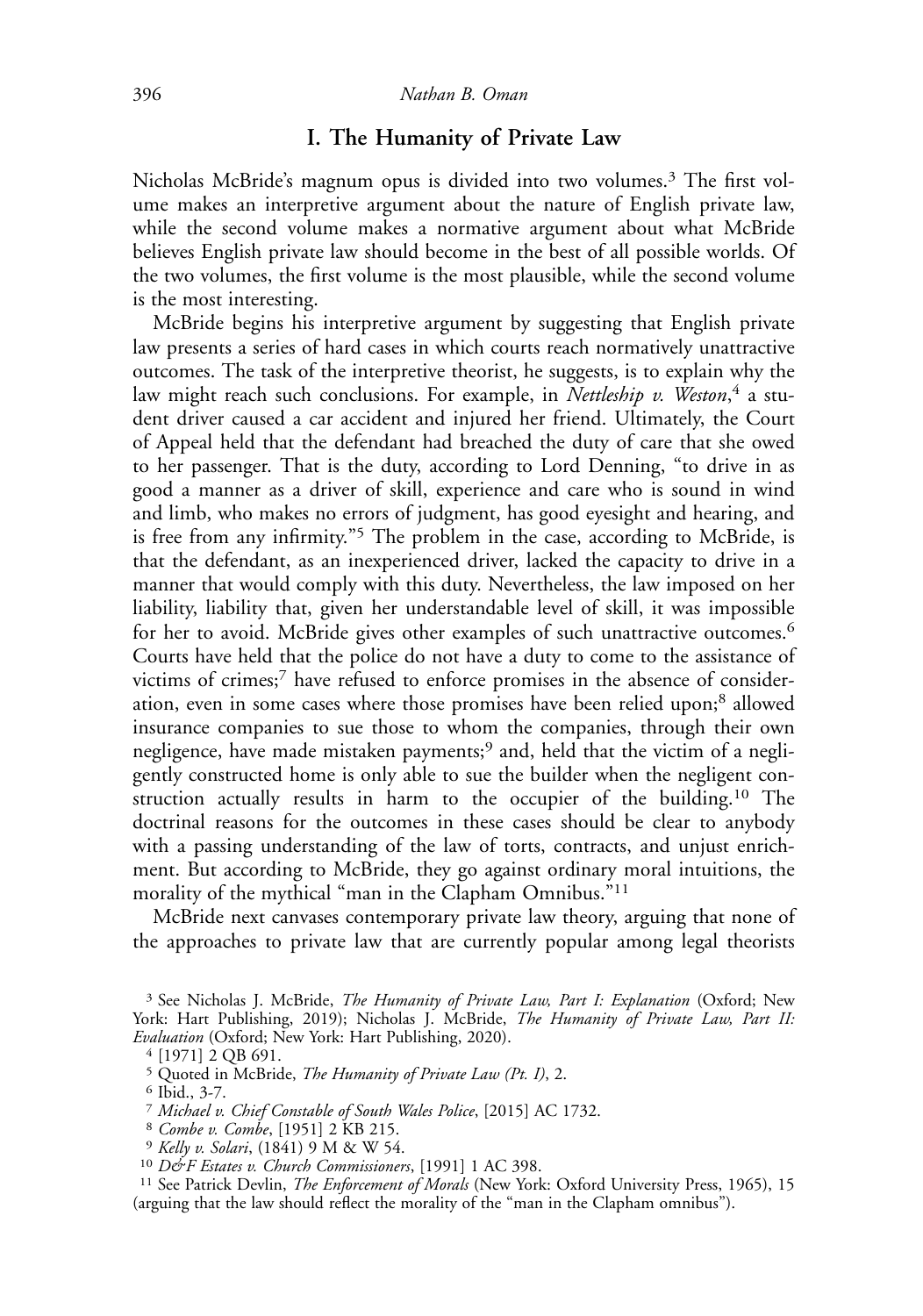can adequately explain the outcomes in these cases. According to McBride, contemporary private law theory can, broadly speaking, be divided into three categories. First, there are law and economics theorists who believe that private law rules can be explained primarily in terms of the incentives that they create and the need to generate efficient incentives for behavior. Next, there are Kantian theorists who believe that the rules of private law reflect a particular of form of deontological political morality. He places such corrective justice theorists as Ernest Weinrib as well as explicitly Kantian writers such as Arthur Ripstein in this category.<sup>12</sup> Third are what McBride calls legal moralists, who argue that private law rules reflect some set of particular moral obligations. To this group McBride assigns the civil recourse theory of John Goldberg and Benjamin Zipursky.13 McBride finds all of these theories inadequate for one reason or another and offers his is own alternative explanation for the structure of English private law rules.

This is where McBride shines as both a subtle theorist and a deep student of English private law doctrine. His novel theoretical move is to shift from looking at the question particular rights or duties to the broader issue of the structure of a good life. His basic claim is that private law doctrine can best be explained as an effort to provide a particular vision of the good life, what McBride calls RP flourishing.<sup>14</sup> This is "the picture of human flourishing that is widely accepted by reflective people in modern western liberal societies and is received in that it is promoted by the culture of those societies."<sup>15</sup> His argument here builds on the conception of human flourishing offered by John Finnis in his reconstruction of natural law theory, but McBride diverges from Finnis in terms of the basic goods that he sees incarnated in RP flourishing.<sup>16</sup> McBride's discussion is far more subtle than can be adequately summarized in this essay, but suffice it say that he sees RP flourishing as resting on 15 basic goods:

- 1. Life and good health
- 2. Not being muddled or confused
- 3. Being capable of practical reasonableness
- 4. Identifying with the way in which one's life is going
- 5. Caring for friends and a life partner
- 6. Loving oneself
- 7. Having one "desire of the heart"—a meaningful cause or project—to pursue
- 8. Mastery of a trade or game involving some skill
- 9. Having the ability and opportunity to exercise creativity

<sup>12</sup> See generally Ernest J. Weinrib, *The Idea of Private Law* (Cambridge, MA: Harvard University Press, 1995); Arthur Ripstein, Private Wrongs (Cambridge, MA: Harvard University Press, 2016).

<sup>13</sup> See generally John C. P. Goldberg and Benjamin C. Zipursky, Recognizing Wrongs (Cambridge, MA: Harvard University Press, 2020).

<sup>14</sup> McBride shares the common mania for acronyms in English and Anglo-influenced philosophy. RP stands for "received picture."<br><sup>15</sup> McBride, *The Humanity of Private Law (Pt. I)*, xix.

<sup>&</sup>lt;sup>16</sup> Compare Finnis, Natural Law and Natural Rights, 85-90.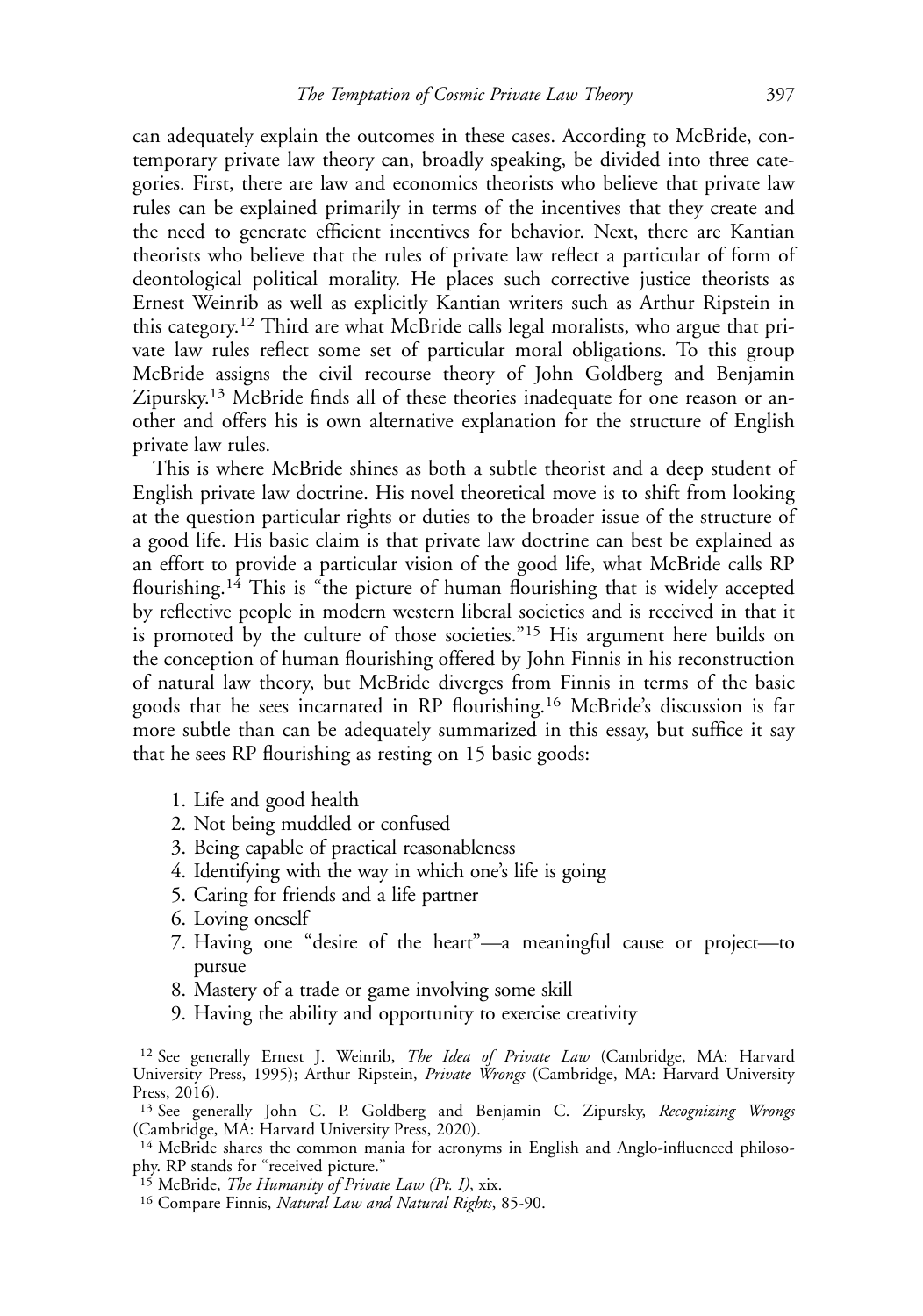- 10. Enjoying on a stable basis the external goods needed for an RP life home, private property, income, a decent environment, etc.
- 11. Having friends and a life partner
- 12. Those that one cares about are able to pursue their "desire of the heart"
- 13. Being free of anxiety that future flourishing will be impaired
- 14. Living in a caring society that seeks to promote RP flourishing for all its members
- 15. The enjoyment of these goods is not dependent on the suffering of others17

This is a list of goods that describes the kind of life to which affluent and successful professionals in advanced liberal democracies aspire, a life that those who are economically and socially successful achieve. Notice, that McBride's account here doesn't rest on a particular conception of political or legal morality. Rather, it flows from what John Gardner has called "personal life," by which he means not our romantic or sexual lives but rather "what people do (as well as what they think, believe, want, etc.), quite apart from the law."18

McBride then proceeds to argue that the effort to achieve RP flourishing can explain much of the structure of English private law. His approach is essentially Dworkinian.<sup>19</sup> He wishes to show that RP flourishing both fits the basic structure of English private law and provides a plausible justification for it. He does not, however, insist that his theory can explain every rule or court decision contained in the corpus of the common law of contracts, torts, property, unjust enrichment, and the like. Legal doctrine must necessarily deal with a level of granularity at which theory runs out and judgement must take over. Nevertheless, McBride sees English private law's primary purpose as supporting RP flourishing.

For example, in his explanation for contract law McBride nests his interpretation of legal doctrine in this broader conception of a good life. Thus, for example, rather than seeing contract law as reflecting distinct moral obligations to keep promises, he sees the purpose of contract law instead primarily in terms of generating what he calls, "artificial trust."<sup>20</sup> This is the ability of market participants to behave as though they trust one another. As he put it, "contract law is geared toward enabling people to make RP-flourishing-enhancing exchanges with each other by generating artificial trust between parties to an exchange."<sup>21</sup> He goes on to claim that a number of different aspects of contract doctrine can best be explained by this principle. Thus, the doctrine of consideration serves to enforce informal promises only when those promises are part of a bargain. There are exceptions to the doctrine of consideration in the case of informal promises,

<sup>&</sup>lt;sup>17</sup> See McBride, *The Humanity of Private Law (Pt. I)*, 82–114.<br><sup>18</sup> John Gardner, *From Personal Life to Private Law* (New York: Oxford University Press, 2019), 8.

<sup>&</sup>lt;sup>19</sup> See generally Ronald Dworkin, *Law's Empire* (Cambridge, MA: Harvard University Press, 1986).

<sup>&</sup>lt;sup>20</sup> McBride, *The Humanity of Private Law (Pt. I)*, 163.<br><sup>21</sup> Ibid., 164.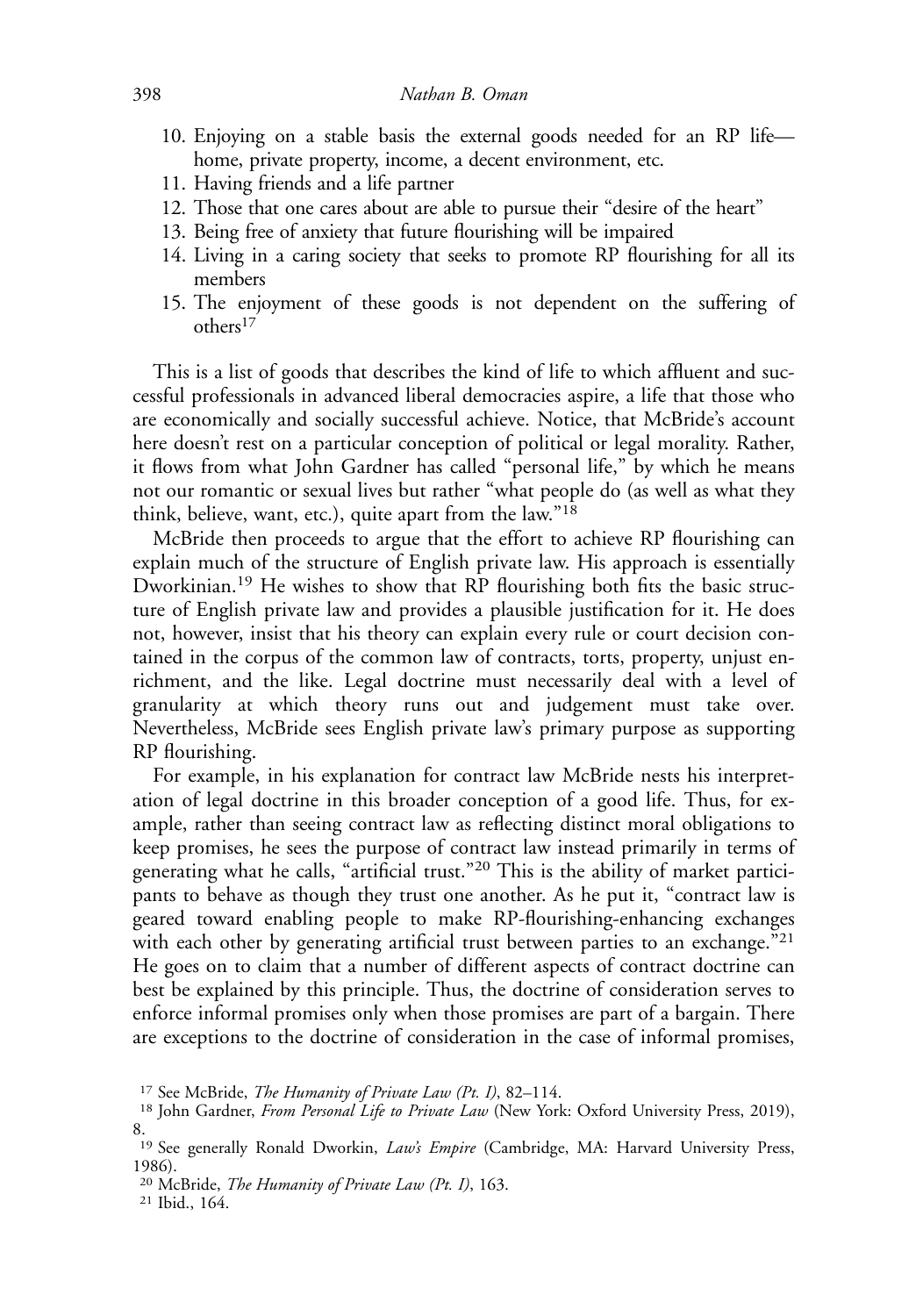but, he points out, such exceptions have gained traction in English law only in situations involving commercial promises. In other words, only in situations where the enforcement of the promise would serve to encourage "RP-flourishing-enhancing exchanges" is the doctrine of consideration relaxed. This somewhat functionalist explanation of contract law, seeing it as a law designed to facilitate exchange, also explains other features of the law that seemed to diverge from ordinary moral conceptions around promising. McBride writes:

Contract law would fail in its mission to facilitate the orderly working of the marketplace, were it not to give effect to the objective principle. If you reasonably thought that you had made a deal with me on terms x, y, and z, you would still be unable to act as though you trusted me to adhere to those terms, if it were the case that I could at any time say that I was not bound by any of those terms because I had not intended to agree to the term as part of my contract with you.<sup>22</sup>

Thus, the law of contracts is largely uninterested in subjective intentions, even if those subjective intentions might be an important part of our moral evaluation of the promise keeping behavior of any individual.

He makes similar arguments tying the idea of RP flourishing to other areas of private law. It is a mark of both McBride's erudition and the maturing of the field, that he does not confine his discussion to the traditional heartland of private law theory, the law of torts and the law of contracts. Rather, he branches out to include not just the law of unjust enrichment—a thriving cottage industry among English and commonwealth scholars that has failed to achieve the same popularity among American law professors—but also such often theoretically neglected fields as trust and estates.<sup>23</sup>

If his discussion of the field ended with volume 1 of *The Humanity of Private* Law, one might conclude that McBride is a jurisprudential optimist. The supposedly unattractive features of the common law with which he began have been shown to flow from an attractive vision of human flourishing. The theoretical dragons have been slain, and all is well with the world. In volume 2, however, McBride launches a full-scale normative assault on the theory of RP flourishing that he develops in volume 1. First, he insists that RP flourishing is ultimately self-contradictory. It rests on the idea that achieving a flourishing life consists of having a bundle of possessions, widely construed.<sup>24</sup> I say widely construed, because some of these possessions consist not of rights to the use or enjoyment of particular things or claims against others but also of certain personal characteristics such as health and practical reasonableness. The problem is that while our society can deliver such goods to some of its members, it cannot deliver them to all of its members. RP flourishing, on McBride's view, is available to the relatively affluent and the professionally successful. However, it is permanently out of the reach of large swathes of society. In this, McBride is very much writing in the shadow of Brexit and Donald Trump, both which he sees as expressions of political frustration by those to whom the promise of RP flourishing has been

<sup>&</sup>lt;sup>22</sup> Ibid., 165.<br><sup>23</sup> Ibid., 173–82.<br><sup>24</sup> See McBride, *The Humanity of Private Law (Pt. II)*, 1–3.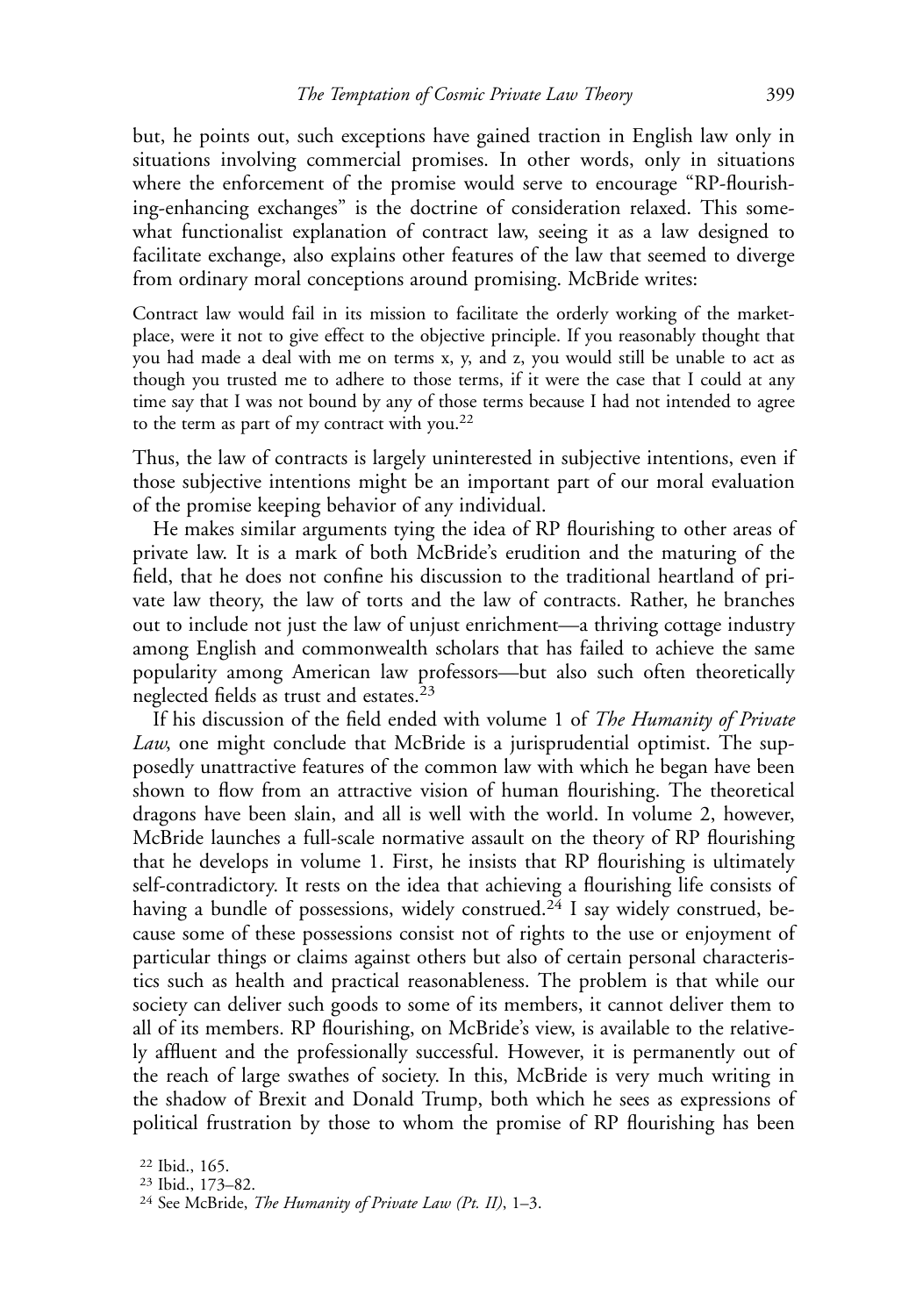held out even as the conditions necessary for its achievement are confined to a fortunate class at the top of society.<sup>25</sup> For McBride, the exclusion of certain members of society from RP flourishing isn't simply a social challenge to be attacked with better policies. Rather, he believes that the RP flourishing of those who have achieved the requisite social success requires the RP flourishing failure of those "lower down" in society.

Even if one doesn't subscribe to McBride's pessimistic assessment of the modern economy—and at least some of his pessimism is questionable, resting on sweeping empirical generalizations often supported by little more than citations to at-best polemical scholarship26—RP flourishing suffers a deeper difficulty. Again, McBride's turn away from the traditional marriage between jurisprudence and liberal political philosophy is fruitful. RP flourishing is an account of what it means to succeed as a human being. Within the taxonomy of accounts of human flourishing it is what McBride calls a "possession theory."<sup>27</sup> He points out, however, that one might believe that human flourishing arises not from possessions, widely construed, but rather from a particular kind of activity. He offers service-centered accounts of human flourishing as an alternative. Hence, rather than adopting a view in which a good human life consists of having certain things—including certain characteristics of the self—human flourishing consists of serving some higher social purpose. He presents Martin Luther King, Jr. and Mother Theresa as attractive examples of this kind of human flourishing. McBride, however, sees the service model as deeply problematic, particularly when it is devoted to the eradication of some evil that it is possible only at best to ameliorate. He writes:

Dedicating our lives to addressing an evil that can never be completely eliminated is terribly dangerous. We would more than likely end up in Charles Taylor's phrase "in a perpetual flaming rage," adopting more and more extreme measures to "hammer the really bad guys for making the world worse, and who need to be conquered or eliminated. We make a feast of our righteous anger." ... The only way to [avoid this] ... is to love human beings unconditionally. This unconditional love for humanity will prevent you from despising human beings who do not live up to your noble goals for them, seeking more and more intrusive ways of controlling them and destroying those who cannot be controlled. However, the need to cultivate this remarkable, God-like love for humanity as a whole, which mirrors the love of a good parent feels for his or her children, will be beyond virtually everyone. The result is that someone who seeks to live up to the Service Model of human flourishing by pursuing a noble cause—like alleviating the suffering in the world—that can never be fully achieved will almost certainly end up, at best, bitter and frustrated, and at worst a moral monster. Given this, it is hard to see how anyone

<sup>&</sup>lt;sup>25</sup> Ibid., 189–93.<br><sup>26</sup> E.g., ibid., 126, 141, 142 (citing the work of David Graeber). For an empirical argument against McBride's pessimism consider Benjamin M. Friedman, The Moral Consequences of Economic Growth (New York: Knopf, 2005). For a well-written, if at times polemical, work making a similar case for long-term economic optimism see Deirdre N. McCloskey, The Bourgeois Virtues: Ethics for an Age of Commerce (Chicago: University Of Chicago Press, 2007); Deirdre N. McCloskey, Bourgeois Dignity: Why Economics Can't Explain the Modern World (Chicago: University of Chicago Press, 2010).

<sup>&</sup>lt;sup>27</sup> See McBride, *The Humanity of Private Law (Pt. II)*,  $1-2$ .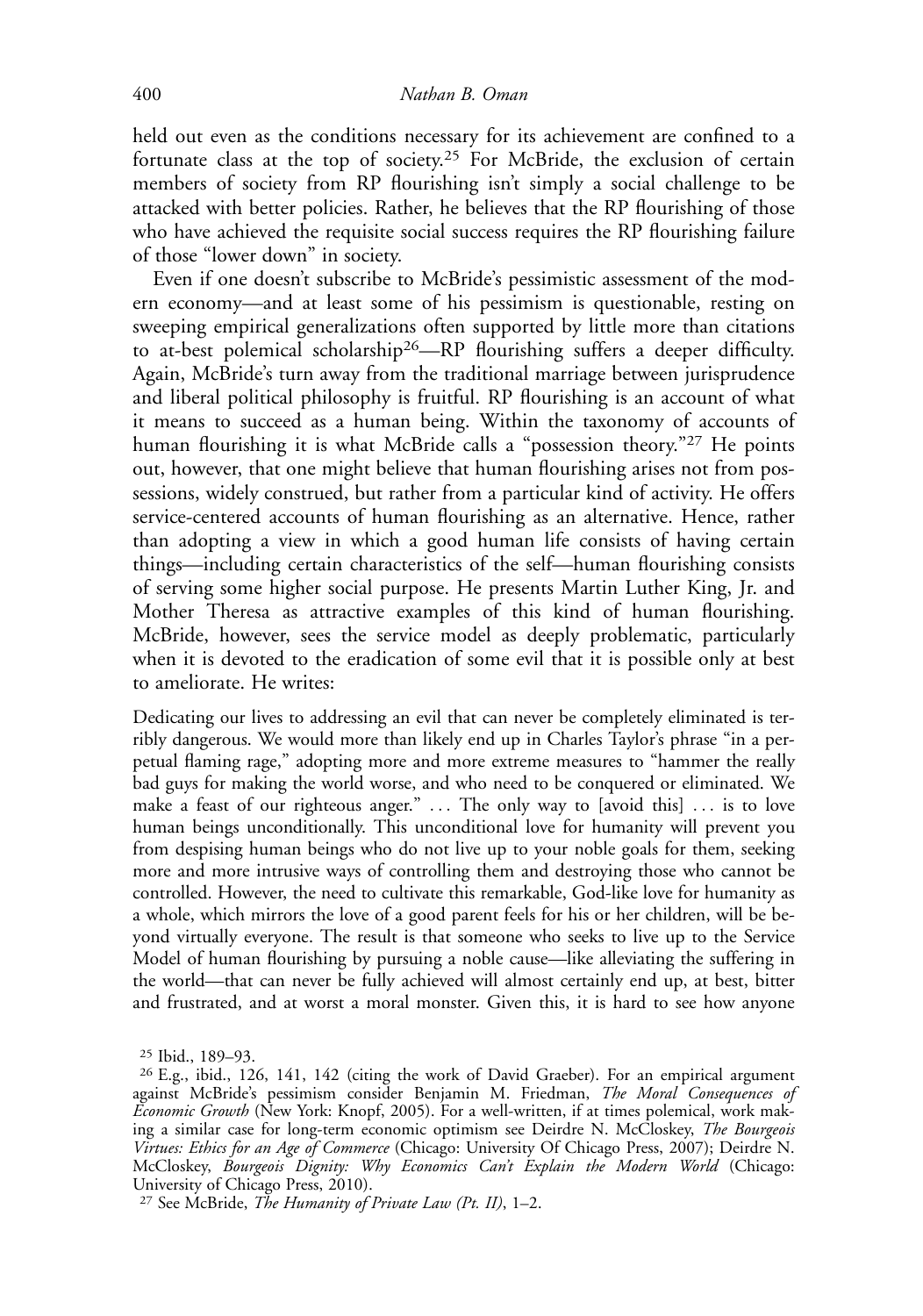could recommend the Service Model to someone seeking to understand what human flourishing involves.<sup>28</sup>

McBride's point here is not, of course, that working toward the elimination of human suffering or some other impossible-to-achieve goal is bad. The actions of those pursuing such goals are often heroic and deserving of praise. Rather, his point is that the pursuit of such goals cannot provide an adequate vision of human flouring, and it is dangerous to imagine that it could be sufficient.

This is where McBride offers his own theory of human flourishing. He begins with the idea that rather than focusing on serving humanity through the elimination of some evil, we should instead regard our lives as a journey, a journey in which we are seeking a particular destination.<sup>29</sup> The advantage of this notion of a journey is that it does not suggest that human flourishing depends decisively on some set of possessions. Indeed, where RP flourishing, according to McBride, requires in practice that certain members of society be incapable of flourishing, a Journey Model, because it does not necessarily depend on a bundle of possessions, can be available to everyone. Likewise, because a Journey Model does not necessarily consist, as the Service Model does, in the eradication of some evil, it does not present the dangers of centering one's identity on a relentless and eternal battle against the forces of evil. So what is the journey on which we should embark? According to MacBride, it is the journey of the search for truth, and true human flourishing consists of trying to apprehend truth.<sup>30</sup> From this somewhat modest beginning McBride offers a very metaphysically ambitious account of what such a quest for truth entails, what he calls QTL flourishing.<sup>31</sup> Ultimately, he argues that a quest for truth requires that all people grapple with the question of Being. By the question of Being he means an inquiry into the nature and sources of existence.

At least since Parmenides, the question of Being has been central to the Western philosophical and one might add theological tradition. One of the hallmarks of modern thought, however, has been a turning away from the question of Being. The assumption has been that the quest to find some metaphysical ultimate that lies behind or beyond ordinary experience is fruitless. According to one popular narrative of modernity, the success of modern science is both a result of a turn away from the question of Being and powerful evidence that the question ought to be abandoned. McBride celebrates modern science as an instance of QTL flourishing because it represents a journey directed toward the truth, but he believes that the quest for truth cannot abandon the question of Being without the risk of intellectual and moral distortion. Here McBride draws on the work of Martin Heidegger, who saw the forgetfulness of Being as one of the great failings of the modern world. According to Heidegger, it is the peculiar task of humanity to act as "the shepherds of being." It is a title that McBride adopts for those on the

<sup>&</sup>lt;sup>28</sup> Ibid., 4 (internal citations omitted).<br><sup>29</sup> Ibid., 23–30.<br><sup>30</sup> Ibid., 31–33.<br><sup>31</sup> QTL is an abbreviation of "quest to lead a truthful lfe."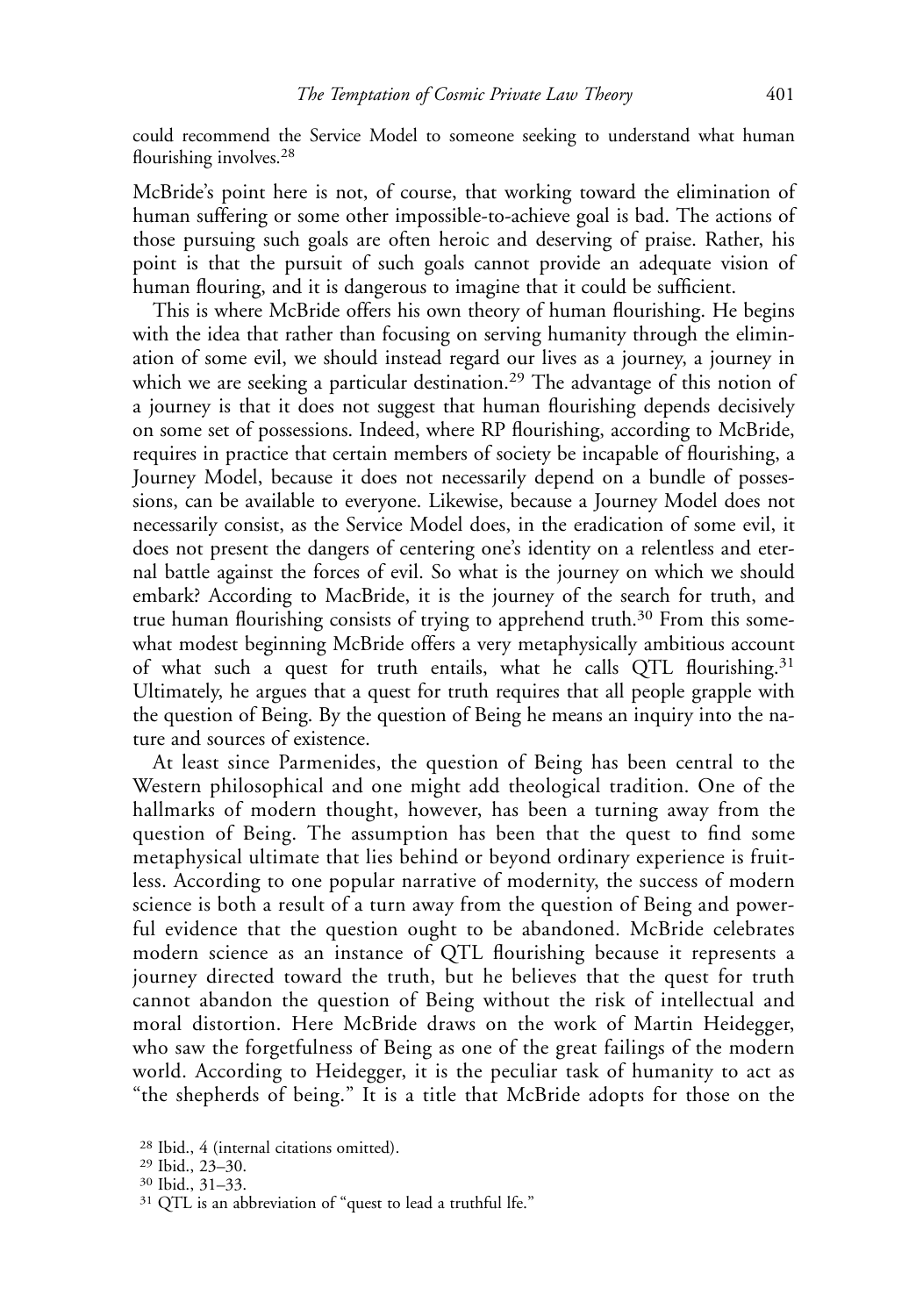journey of QTL flourishing.<sup>32</sup> However, MacBride rejects Heidegger's broader approach to the question of Being. Heidegger drew a distinction between beings and Being. The latter is the totality that makes the former possible. Heidegger thus rejected the traditional position within Western metaphysics, which saw Being not in terms of the totality of beings but rather as some ultimate entity that sits independently behind all other beings and accounts for their existence. This is the vision of Being that McBride adopts. He argues that the question of Being consists of the effort, ultimately, to understand, apprehend, and grasp the ultimate Being that stands behind reality. Hence, despite the Heideggarian language, the metaphysical structure invoked by McBride is closer to classical theism than Continental phenomenology.

McBride suggests that QTL flourishing might provide an alternative vision of private law. If a journey in quest of truth was made the vision of human flourishing on which that law depended much of its structure would change. For example, he argues that as it currently stands English private law places a relatively low priority on the quest for truth. Thus, free speech is not a good with which English private law is especially concerned.<sup>33</sup> The English law of libel is quite aggressive about policing speech, which has a dampening effect on the quest for understanding. Private law based on QTL flourishing would be more attentive to the need for legal rules that foster the free exchange of ideas. Here McBride gestures approvingly toward the more deferential stance toward free speech taken by American tort law, albeit under the powerful influence of the First Amendment to the U.S. Constitution.<sup>34</sup> McBride points to other places where English private law would be modified if its focus was not on the protection of the series of possessions necessary for RP flourishing but instead focused on fostering the conditions necessary for a journey in the pursuit of truth.<sup>35</sup>

In the final portion of volume two McBride engages the question of whether or not English private law should be remade on the basis of QTL flourishing. The question for McBride is not whether or not QTL flourishing is a superior to RP flourishing. He decides that question decisively in favor QTL flourishing. This conclusion, however, does not dispose of the issue of how English private law should change. Here McBride engages in a subtle discussion of the various questions that often arise, particularly in the common law, with regard to legal change. In particular, what is the competence of judges to generate new legal rules based on their individual normative judgments.<sup>36</sup> Interestingly, McBride argues that judges should take a relatively cautious and deferential approach to legal change but does not do so on the basis of traditional arguments about the democratic deficits faced by judicially created law.37 Rather, MacBride argues that law is unlikely to be legitimate and effective if the normative vision

<sup>37</sup> Ibid., 185-86.

<sup>&</sup>lt;sup>32</sup> See McBride, *The Humanity of Private Law (Pt. II)*, 94–95.<br><sup>33</sup> Ibid., 120–21.

<sup>34</sup> Ibid., 123–24.

<sup>&</sup>lt;sup>35</sup> Ibid., 124–30.<br><sup>36</sup> Ibid., 168.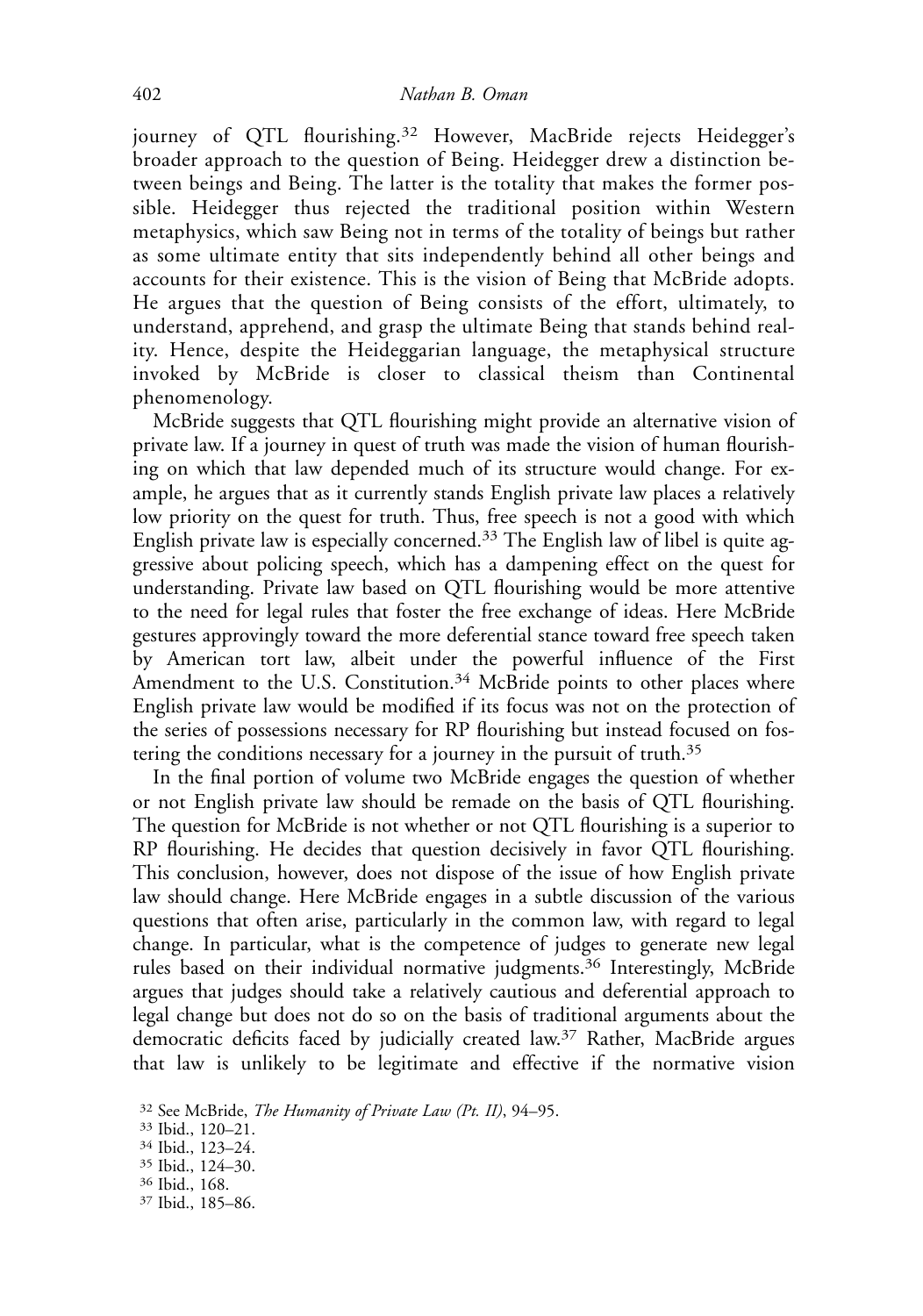instantiated by legal rules differs markedly from the dominant moral vision of the society over which those legal rules exercise authority. Because modern English society remains committed to RP flourishing and because a theory of QTL flourishing remains exotic at best to most members of English society, it would be inappropriate for English private law to shift toward a full-throated commitment to QTL flourishing. Any such shift must wait upon a social recognition of the superiority of the vision of human life offered by QTL flourishing. Hence, volume two of *The Humanity of Private Law* is ultimately a treatise on the nature of the good life, to which are appended a series of legal arguments whose ultimate conclusion is that the theory of QTL flourishing should, at least for the time being, be treated as legally irrelevant.

#### II. Cosmic Private Law Theory

This is the point where the conventions of the book review essay require that I say something critical about McBride's project. There is much in these books to admire, and I agree with much of what they say. Nevertheless, I shall try to do my duty by the genre and offer some criticisms of *The Humanity of Private Law*. Those criticisms, however, only make sense (if they make sense at all) against the background of the recent intellectual history of private law theory. It is safe to say that in the second half of the twentieth century that private law theory, particularly in the United States, was dominated by the rise of the law and economics movement. Prior to its arrival on the intellectual scene, private law scholarship was dominated by doctrinal scholarship motivated by the kind of vague functionalism spawned by Legal Realism and its more well-behaved (and less interesting) child, the Legal Process School. With pioneering works such as Guido Calibresi's The Cost of Accidents, however, theorists of private law were given a new set of theoretical puzzles with which to grapple.<sup>38</sup> Vague functionalism gave way to more precise claims about costs and incentives and economics provided a set of concepts that sharpened debates around the rational actor model as a tool for prediction and Kaldor-Hicks efficiency as a tool of normative analysis.

To trace even in this irresponsibly broad-brushed manner the arc from Legal Realism to law and economics is to tell the story of private law theory with a distinctly American accent, and one might object that this story has little to do with English scholarship, which has always been more formalistic and less enamored of functionalism or economics. Fair enough. Within private law scholarship, however, the Atlantic narrowed in the final decades of the 20th century. In particular, law and economics called forth a skeptical reaction first with corrective justice theorists in tort and the promissory theory in contract, and then with a flowering of follow-on theoretical work that

<sup>&</sup>lt;sup>38</sup> See Guido Calabresi, *The Costs of Accidents: A Legal and Economic Analysis* (New Haven: Yale University Press, 1970).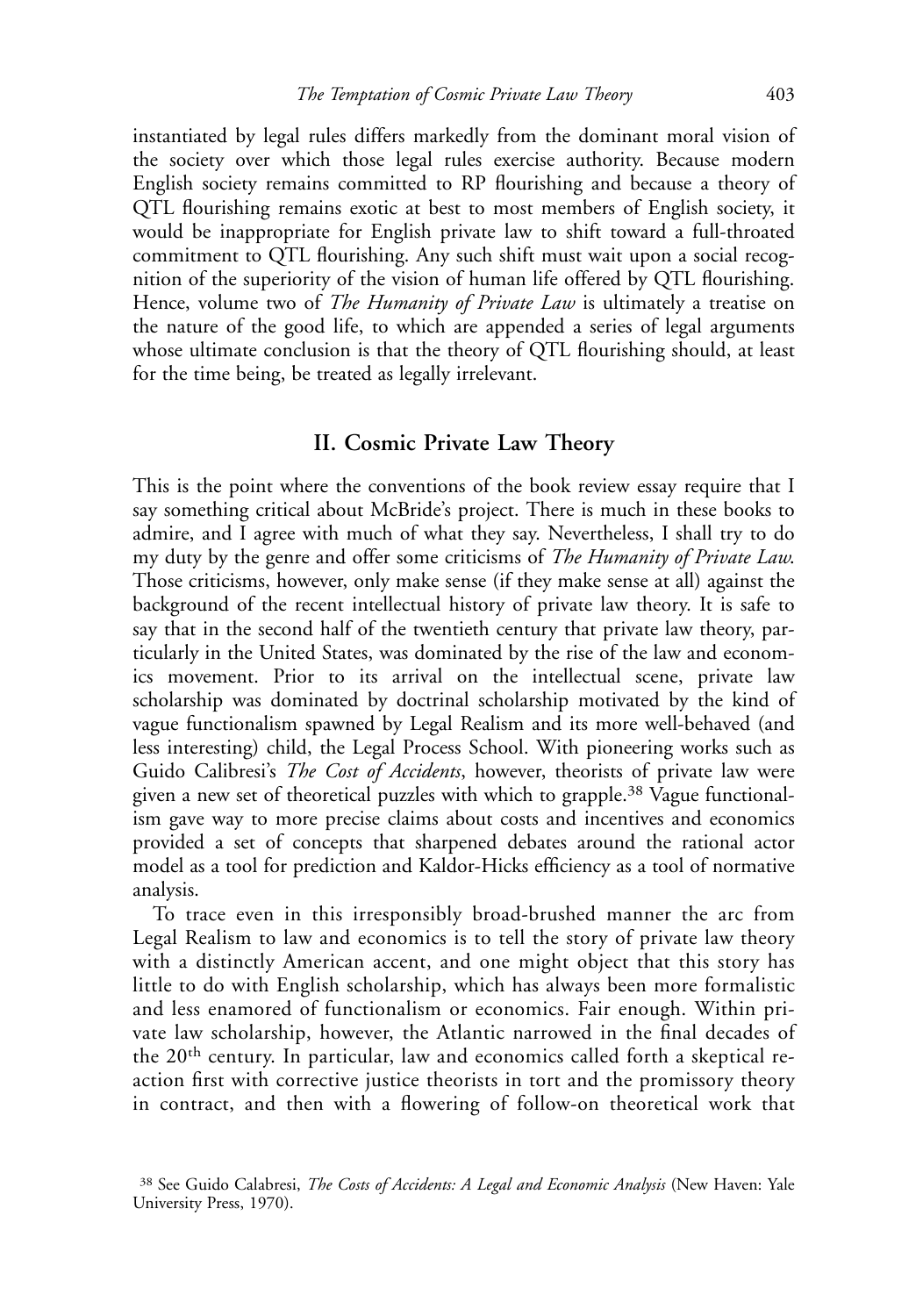either rejected law and economics tout court or else sought to limit its reach.<sup>39</sup> This reaction to law and economics produced a body of American legal thought that, while admittedly somewhat heterodox within the United States, could appreciate the work produced by more formalistic and philosophically informed legal scholarship in the United Kingdom and the broader common law world. These are the intellectual currents that render McBride's work intelligible to an American audience in a way that would have been difficult to imagine a generation ago.

McBride is thus writing at a moment of great intellectual creativity and ferment within private law theory. Within that context, he is making some important intellectual contributions. Since the 1980s waves of alternatives to law and economics have washed over the law schools, as each new generation of theorists has built on previous criticisms and interpretations. Aristotle has been wedded to Kant, who has been a perennial favorite with legal theorists since the publication of Rawls's A Theory of Justice turned so many political and legal theorists against utilitarianism.<sup>40</sup> Hegel has enjoyed a renaissance among lawyers.<sup>41</sup> New approaches to justice have proliferated.<sup>42</sup> Within this polyphonic private law revival, one of the notable absences has been natural law theory. To be sure, McBride isn't alone in offering such a theory. One thinks of the revival of interest in equality in exchange among contract law theorists.<sup>43</sup> Still, despite the rise of the new natural law theory sparked by the publication of John Finnis's Natural Law and Natural Rights, there have been few sustained efforts to offer a detailed natural law theory of private law.<sup>44</sup> With *The Humanity of Private Law*, we have such a theory, one that shares a basic structure with Finnis's work but offers its own take on natural law. However, McBride is seeking to do far more than this, and in offering QTL flourishing as a theory of private law he illustrates a tendency in contemporary private law theory about which we should be skeptical.

The revolt against functionalism and law and economics has opened a broad field for private law theorists. There is a certain intellectual exhilaration that

<sup>39</sup> See, e.g., Charles Fried, Contract as Promise: A Theory of Contractual Obligation (Cambridge, MA: Harvard University Press, 1981); Weinrib, The Idea of Private Law; Jules Coleman, "The Structure of Tort Law," Yale Law Journal 97 (1988): 1233-53; Benjamin Zipursky, "Civil Recourse, Not Corrective Justice," Georgetown Law Journal 91 (2003): 695-756; Jody S. Kraus, "Legal Theory and Contract Law: Groundwork for the Reconciliation of Autonomy and Efficiency," Social, Political and Legal Philosophy 1 (2002): 385–446.<br><sup>40</sup> See, e.g., Ripstein, Private Wrongs.

<sup>&</sup>lt;sup>41</sup> See, e.g., Peter Benson, "Abstract Right and the Possibility of a Nondistributive Conception of Contract: Hegel and Contemporary Contract Theory," Cardozo Law Review 10 (1988): 1077–1198.

<sup>&</sup>lt;sup>42</sup> See e.g., Andrew Gold, *The Right of Redress* (Oxford; New York: Oxford University Press, 2020).

<sup>43</sup> See James Gordley, The Philosophical Origins of Modern Contract Doctrine (New York: Oxford University Press, 1993); James Gordley, "Equality in Exchange," California Law Review 69 (1981): 1587–1656.

<sup>&</sup>lt;sup>44</sup> See Finnis, Natural Law and Natural Rights; John Finnis, "Natural Law: The Classical Tradition," in *The Oxford Handbook of Jurisprudence & Philosophy of Law*, ed. Jules Coleman and Scott Shapiro (New York: Oxford University Press, 2002), 1; Robert P George, In Defense of Natural Law (Oxford: Clarendon Press, 1993). Exceptions to my generalization might include J. W. Harris, Property and Justice (Oxford: Oxford University Press, 1996) and Adam J. MacLeod, Property and Practical Reason (Cambridge: Cambridge University Press, 2015).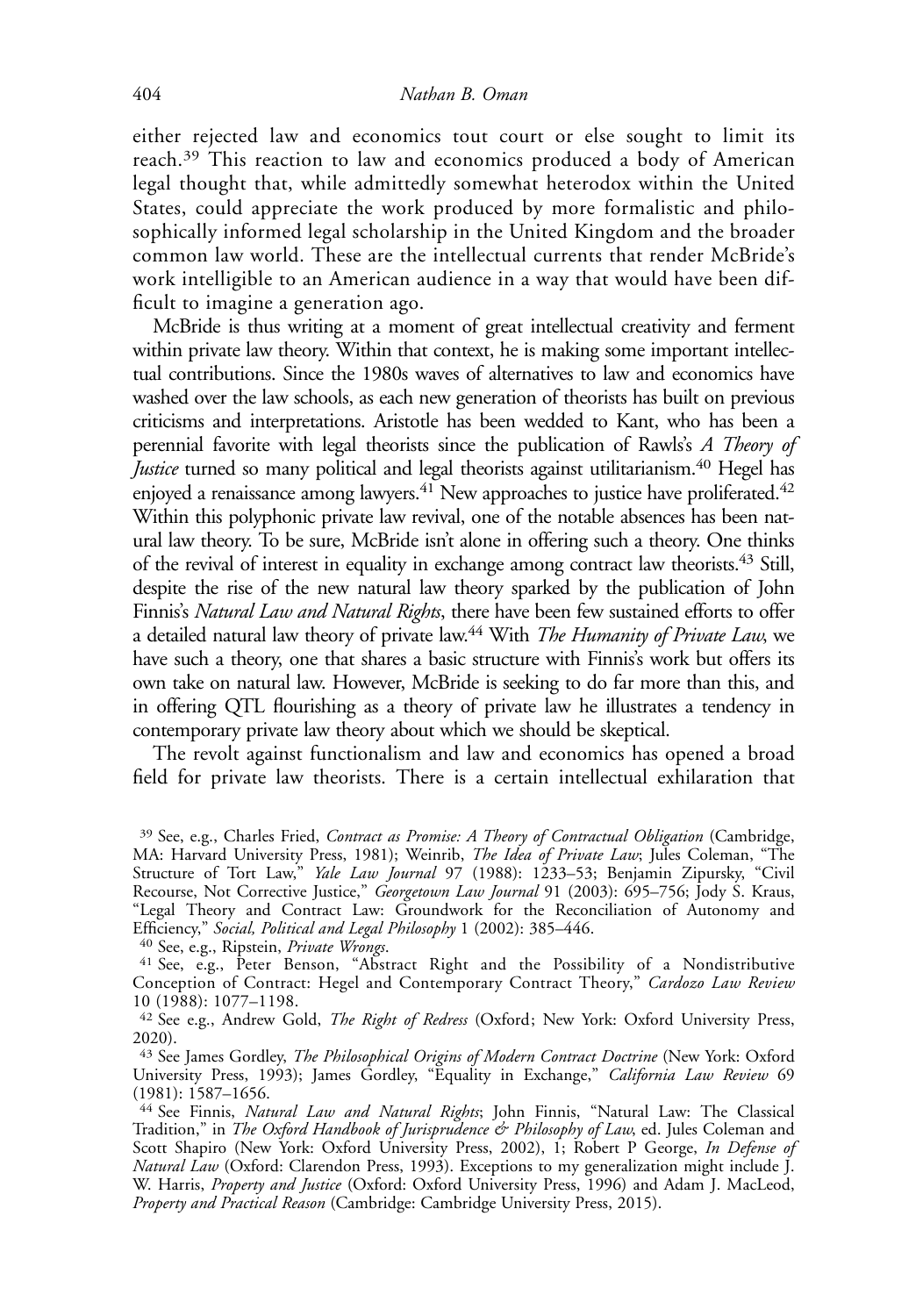comes from connecting the humdrum world of automobile accidents and breached supply contracts to deep questions of moral and political theory. Furthermore, it is important to recognize that in many ways private law provides the most basic structures of our society. To take an American example, most people will live their entire lives without ever encountering such high constitutional questions as the separation of powers or executive immunity. While the constitutional status of the War Powers Act<sup>45</sup> does not impinge very much on our lives, however, we will all be victims of breach of contract and most of us will become tortfeasors at some point. The basic structure of interpersonal obligations and the distinction between mine and yours has more to do with the organization of society than do voting procedures or the relationship between the legislature and the judiciary. The United Kingdom and the United States have very different basic assumptions about constitutional law and very different constitutional institutions. Yet an American in England will find that, for the most part, English society is familiar and navigable. In large part this is because, notwithstanding divergences between public law, private law in the United States and other common law jurisdictions is very similar. This broadening of the horizons of private law theory rests on the recognition of important shared social and moral realities.

Nevertheless, we should be cautious of overly ambitious theories of private law. In constitutional law, Judge J. Harvie Wilkinson has warned against what he calls "cosmic constitutional theory."46 Thinking about private law can fall prey to a similar temptation. There is a tendency to offer what John Gardner has called "metaphysically inflationary"<sup>47</sup> accounts of private law. Such metaphysical inflation consists in arguing that rules in torts, contracts, and the like should be derived from a series of controversial conclusions based on esoteric metaphysical entities. For example, one might be skeptical about the existence of such creatures as the autonomously choosing self of some contract law theory.<sup>48</sup> Less metaphysically ambitious theories might seek to ground private law in widely shared moral experiences or the usefulness—moral and otherwise—of the social practices that private law underwrites. In seeking to ground a theory of private law in the question of Being, it would be difficult to imagine a more metaphysically inflationary account of private law than that put forward by McBride as QTL flourishing.

There are two problems that such vaunting theories face. The first is the problem that McBride, to his credit, articulates: social acceptance. It is not a necessary condition for the legitimacy of the law that it be accepted by all of those over whom it claims authority. However, at the very least its reasons must be cognizable and acceptable to some large segment of the population subject to its dominion. Particularly when we are speaking of such ubiquitious institutions as

<sup>45</sup> See 50 U.S.C. §§ 1541–1548.

<sup>&</sup>lt;sup>46</sup> See J. Harvie Wilkinson, III, Cosmic Constitutional Theory: Why Americans Are Losing Their Inalienable Right to Self-Governance (New York: Oxford University Press, 2012).

<sup>47</sup> Gardner, From Personal Life to Private Law, 15.

<sup>48</sup> See generally Nathan B. Oman, "Contract Law and the Liberalism of Fear," Theoretical Inquiries in Law 20 (20191): 381–410.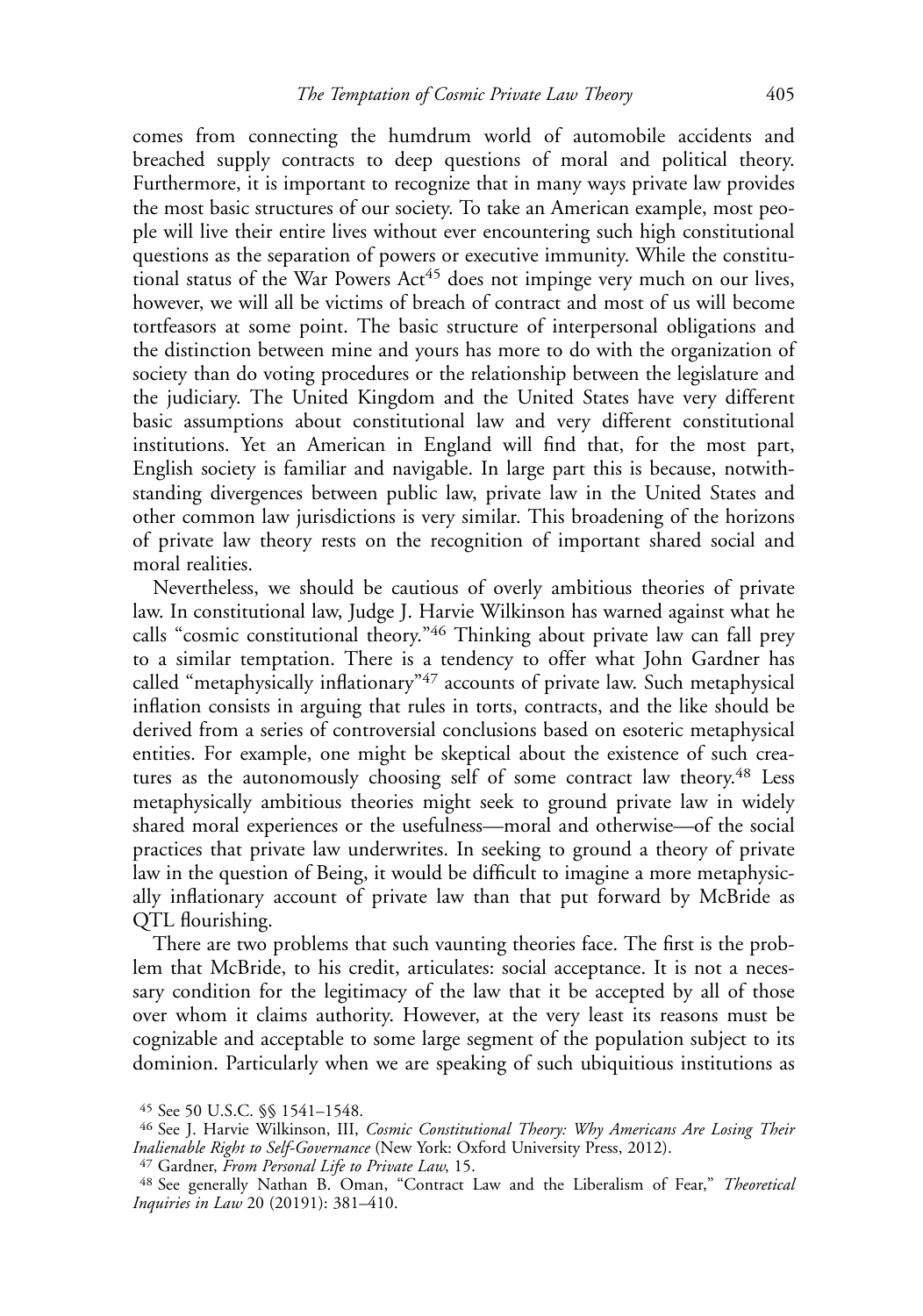property or contract, we ought to be able to explain the law in terms that most citizens can understand and accept. In a world where—fortunately!—most people are not metaphysicians, metaphysically inflationary theories may simply be inexplicable to most people. This, it seems to me, is more likely a vice of theories that seek to explain the law to those whom the law controls rather than a vice of the ordinary people to whom the law is addressed. Furthermore, were we to live in a city inhabited only by philosophers and law professors, our situation might not be much better. Indeed, I suspect that the more philosophically sophisticated a reader becomes the more controversial McBride's theory of QTL flourishing becomes. It's not simply that he wishes to ground private law in the search for truth, a controversial enough claim. Rather, it is that he suggests that it can be grounded in a particularly controversial account of the nature of Being itself. Heideggerians cannot accept McBride's theory, nor, it would seem, can thoroughgoing philosophical naturalists. This doesn't, of course, mean that McBride's account of Being is false. However, legal theory is both more than and less than metaphysics. It is more than metaphysics because the links between law, its explanation, and the requirements of political legitimacy place persuasive demands on a legal theory that mere metaphysics does not face. Widespread rejection of Heidegger's theory of Being does not present the immediate problems of social and political legitimacy that a widespread rejection of the law of property would create. It may be, of course, that our laws are fundamentally mistaken or that they are morally inexplicable to those without sufficient philosophical acumen. Either possibility, however, should be troubling to legal theorists. Legal theory is less than metaphysics because an adequate account of the law may well leave unanswered important questions about the nature of humanity, existence, and the ultimate meaning of life. That's fine. We shouldn't come to law in search of solutions to spiritual, existential, or intellectual crises.

The second problem with metaphysically inflationary theories is that they often simply don't give us very much guidance about precisely the kinds of legal issues that they purport to illuminate. For example, McBride argues that the theory of QTL flourishing implies that employees within corporate structures should never be held accountable for failure to meet objectives set by managers.<sup>49</sup> This conclusion has the academic virtue of being novel and interesting but would likely strike most people as implausible. McBride's journey from the question of Being to this particular rule of corporate governance requires a number of conceptual leaps most of which have very little to do with his theory of QTL flourishing. First, he argues that the current corporate culture undermines QTL flourishing because it subjects low-wage workers to rude and domineering managers and subjects salaried workers to a regime of "bullshit jobs" that that are "completely pointless, unnecessary or pernicious."50 He diagnoses the source of this situation in the radical ignorance of corporate managers. His argument is that managers simply lack the information and intellectual capacity to match means to ends in a coherent way

<sup>49</sup> See McBride, The Humanity of Private Law (Pt. II), 144.

<sup>&</sup>lt;sup>50</sup> Ibid., 141 (quoting David Graeber, *Bullshit Jobs: A Theory* [New York: Simon & Schuster, 2018]).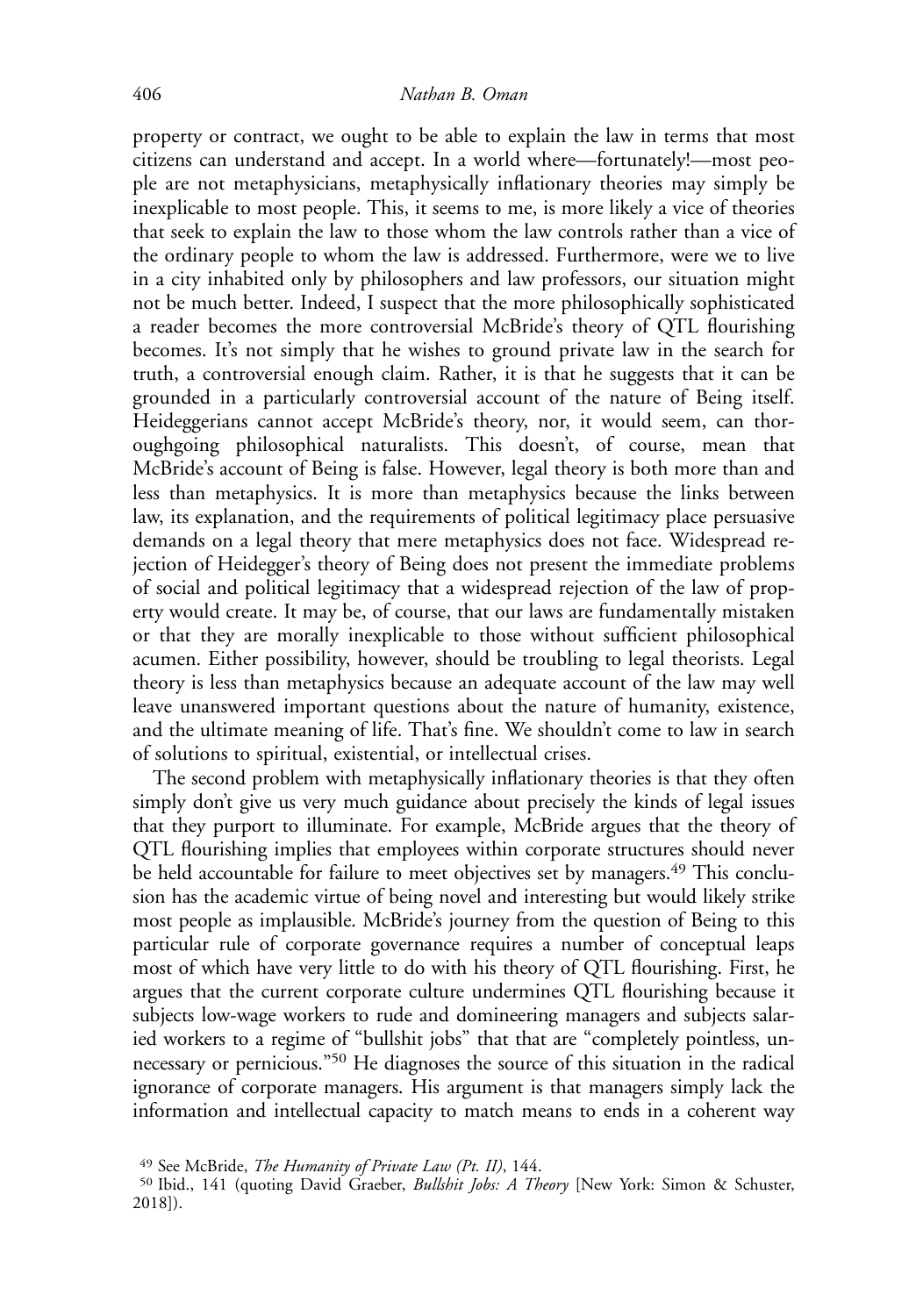and thus goals set by management will inevitably be irrelevant at best and pernicious at worse. Notice first that one needn't subscribe to QTL flourishing to believe that the particular corporate culture that McBride describes is pernicious. The desirability of ameliorating such a situation can be justified by any number of different normative approaches. One simply doesn't need anything as ambitious as QTL flourishing to condemn such a concrete situation. Notice also that McBride's suggested rule of corporate governance does not flow from his theory of QTL flourishing but rather from a set of controversial assumptions about the information at the disposal of corporate managers and their competence. It is surely true that executives face information problems and are often incompetent, but McBride's rule requires that we believe that they are radically incompetent. Furthermore, it requires that this insight into radical managerial incompetence has gone unnoticed by investors and others whose livelihoods depend on scrutinizing and assessing managerial effectiveness. Again, QTL flourishing provides us with no particular insight about such questions, which are largely a matter of complex empirical judgments.

#### III. Conclusion

While McBride's theory is not overtly religious, it is Christian, or at the very least, written in the shadow of Christianity. It's easy to see that the Being who accounts for all beings is a polite way of discussing God. Throughout The Humanity of Private Law, McBride drops hints of his frustration that the secularism of modern legal scholars has caused them to miss the echoes of Christianity to be found in English private law, and his style of drawing illustrations and ideas from a vast swath of philosophy, literature and popular culture, allows him to include references to the New Testament.<sup>51</sup> At a deeper level, his idea of QTL flourishing draws on a particular notion of Christian theology, one that centers salvation on coming to know God. It is important to note here that the theological echoes in McBride's theory are particularly salient in the Christian intellectual tradition. To be sure within Islam and Judaism, there are mystical traditions that see religious life primarily as an ascent along the chain of being back to the ultimate being that accounts for the existence of the universe.<sup>52</sup> Likewise, there are Islamic and Jewish writers that have engaged in the kind of abstract theologizing that has dominated the Christian tradition, many of whom, such as Avicenna or Averroes, had a tremendous influence on the history of Christian theology. However, Islamic and Jewish spirituality have emphasized revealed law, the need to understand the precise practical significance of revealed texts and conform one's life to their demands, in a way that Christianity has not. Thus, in the Orthodox

<sup>51</sup> See, e.g., McBride, The Humanity of Private Law (Pt. I), 264; McBride, The Humanity of Private Law (Pt. II), 47, 51, 60, 158.

<sup>52</sup> See Mircea Eliade, A History of Religious Ideas, vol. 3, From Muhammad to the Age of Reforms, trans. Alf Hiltebeitel and Diane Apostolos-Cappadona (Chicago: University of Chicago Press, 1985), 113–80 (discussing the history of Islamic and Jewish theology and mysticism).